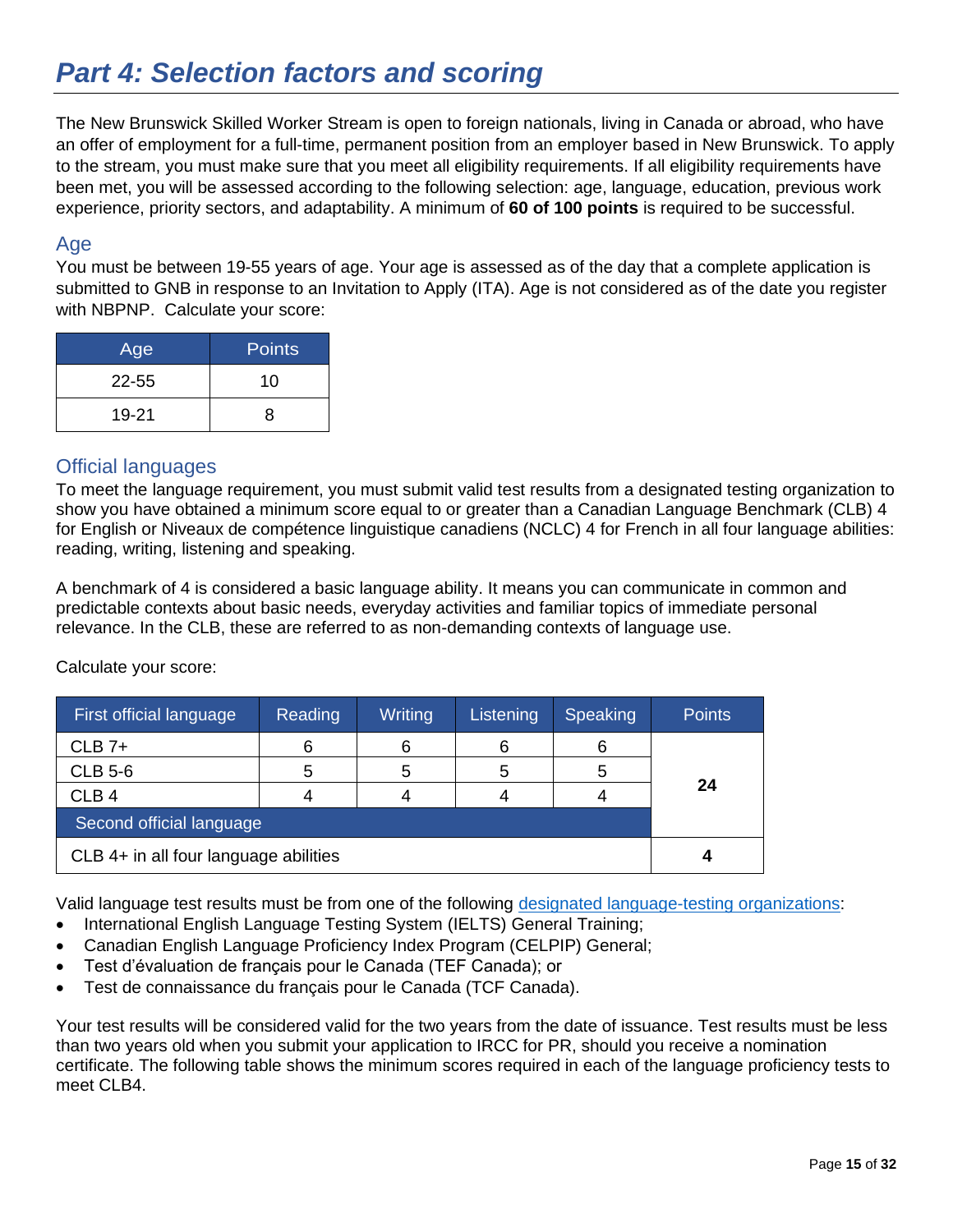| Language proficiency test | Reading | Writing | Listening | Speaking |
|---------------------------|---------|---------|-----------|----------|
| <b>IELTS General</b>      | 3.5     | 4.0     | 4.5       | 4.0      |
| <b>CELPIP General</b>     | 4       | Δ       | 4         | 4        |
| TEF Canada*               | 121     | 181     | 145       | 181      |
| <b>TCF Canada</b>         | 342-374 | 4-5     | 331-368   | 4-5      |

\* For TEF Canada results, please use and refer to your « equivalence ancien score »

# **Education**

You must, at a minimum, have a Canadian secondary (high school) diploma or a foreign high school diploma equal to a Canadian credential. If you have a foreign education you will need an [Educational Credential](https://www.cic.gc.ca/english/helpcentre/answer.asp?qnum=681&top=29)  [Assessment \(ECA\)](https://www.cic.gc.ca/english/helpcentre/answer.asp?qnum=681&top=29) report from a recognized organization to show that your credential is valid and equal to a Canadian credential. If you already have an ECA report, it must be less than five years old when IRCC receives your PR application, should you receive a nomination certificate. You don't need an assessment for a Canadian degree, diploma or certificate.

To obtain an ECA Report, you must be assessed by an organization or a professional body designated by IRCC. They will give you a report that tells you what your education is equal to in Canada. Once you choose a designated organization or a professional body, they will tell you how to submit your documents to get your assessment. Designated organizations include:

- Comparative Education Service (CES)
- International Credential Assessment Service of Canada (ICAS)
- World Education Services (WES)
- International Qualifications Assessment Service (IQAS)
- International Credential Evaluation Service (ICES)
- Medical Council of Canada (professional body for doctors)
- Pharmacy Examining Board of Canada (professional body for pharmacists)

The *[Apprenticeship and Occupational Certification Branch](https://www2.gnb.ca/content/gnb/en/departments/post-secondary_education_training_and_labour/Skills/content/ApprenticeshipAndTrades.html)* (GNB) and will assess certificates or licenses that are granted by a regulatory authority if they are in a trade or occupation that is similar in scope to any of the [designated occupations](https://www2.gnb.ca/content/gnb/en/departments/post-secondary_education_training_and_labour/Skills/content/ApprenticeshipAndTrades/DesignatedOccupations.html) in New Brunswick.

Calculate your score:

| Education - Canadian, or equivalent                                                                                                                                                                                                                         | <b>Points</b> |
|-------------------------------------------------------------------------------------------------------------------------------------------------------------------------------------------------------------------------------------------------------------|---------------|
| Doctoral level university degree (Ph.D.)                                                                                                                                                                                                                    |               |
| Master's degree, OR professional degree needed to practice in a licensed profession. (For<br>"professional degree," the degree program must have been in: medicine, veterinary medicine,<br>dentistry, optometry, law, chiropractic medicine, or pharmacy.) | 20            |
| Two or more certificates, degrees, diplomas or certificates from a university, college, trade or<br>technical school, or other accredited institute. One must be for a program of at least three<br>years.                                                  | 19            |
| Bachelor's degree, or a three, or more year program at a university, college, trade or technical<br>school, or other accredited institute                                                                                                                   |               |
| Two-year degree, diploma or certificate from a university, college, trade or technical school, or<br>other accredited institute                                                                                                                             | 18            |
| One-year degree, diploma or certificate from a university, college, trade or technical school, or<br>other accredited institute                                                                                                                             | 17            |
| Secondary diploma (high school graduation) from a high school (after junior/middle school and<br>before college, university or other formal training                                                                                                        | 15            |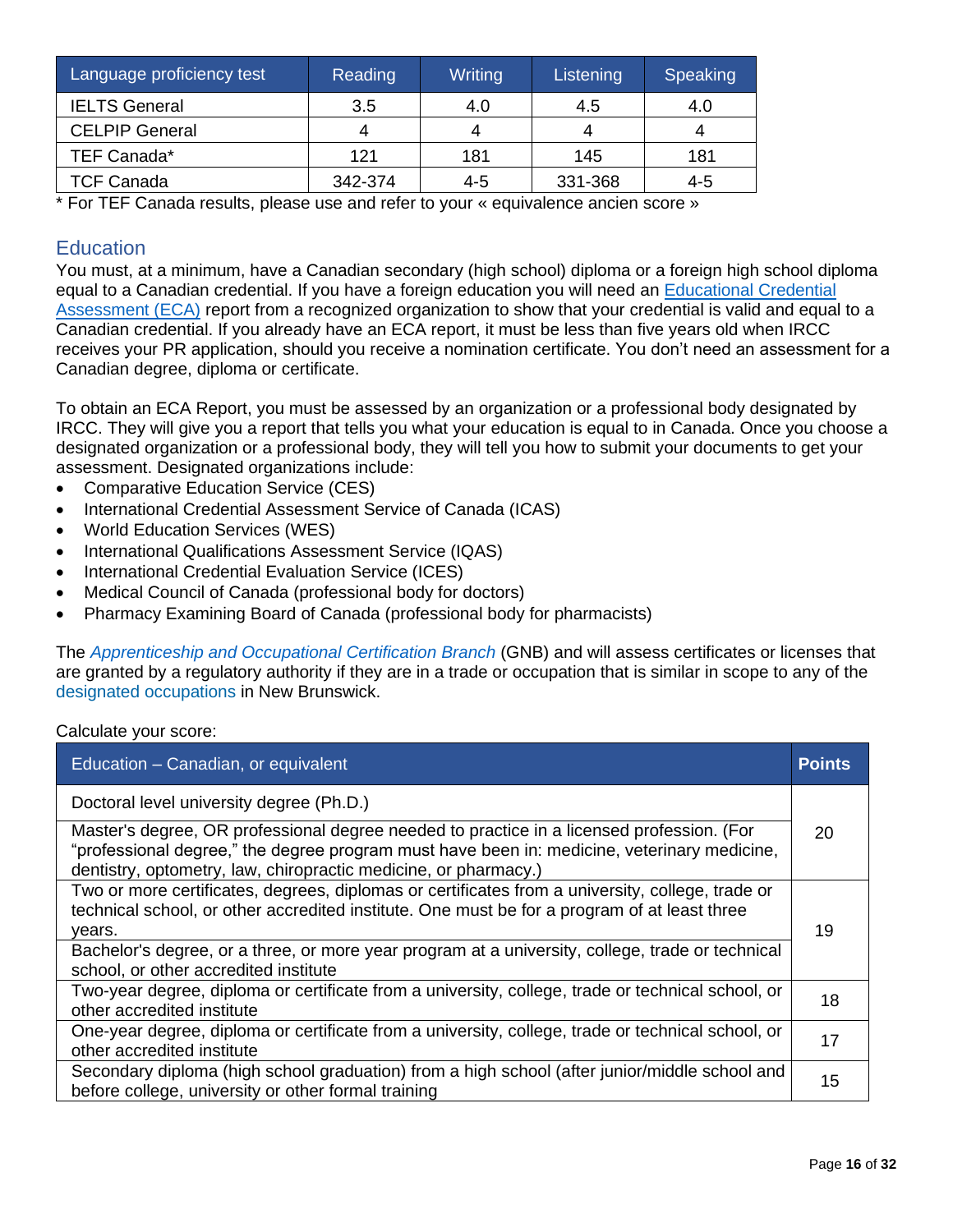### Work experience

You may be awarded up to a maximum of 20 points based on your related work experience obtained within the five years prior to submitting your immigration application to GNB. You must have a minimum of one-year continuous work experience, in the last five, related to the job offer.

In the last five years you must have worked at least 1,560 hours, over a period of 12 months. [This is the number of hours you would have worked in one year, if you were working 30 hours per week.]

To calculate your hours, count:

- Hours worked in full-time jobs in Canada, with a valid authorization to work;
- Hours worked in full-time jobs outside of Canada; and
- Hours that were accumulated over a period of at least 12 months.

The following cannot be counted toward your work experience:

- Unpaid work, including volunteer opportunities;
- Internships; and
- Programs of study (such as a co-op).

Your work experience:

- May be with one or more employers;
- Must be supported by verifiable documents indicated on the document checklist; and
- Must be in a NOC related to your job offer from a New Brunswick employer.

If your work experience is based on self-employment, it must:

- Be validated, with official documents, through independent third parties; and
- Not be in the retail food and accommodation sectors.

#### International graduates

Work experience is not required for international graduates, with a minimum one-year degree, diploma or certificate from a New Brunswick university, college, trade or technical school, or other [accredited institute](https://www.canada.ca/en/immigration-refugees-citizenship/services/study-canada/study-permit/prepare/designated-learning-institutions-list.html) and are eligible for a post-graduate work permit.

If you are claiming work experience in a regulated occupation that requires authorization to practice, you must demonstrate that you held a valid license from the applicable regulatory body during that period. See in previous section: Regulated occupations in New Brunswick.

Calculate your score:

| Years of experience | <b>Points</b> |
|---------------------|---------------|
| Five                | 20            |
| Four                | 16            |
| <b>Three</b>        | 12            |
| Two                 |               |
| One                 |               |

#### Priority sectors

The NBPNP is locally driven and works to balance the needs of New Brunswick employers with provincial priorities. You may be awarded 10 points if your intended occupation is in health care, education, skilled trades, forestry or the information technology sector, and your employer can demonstrate that they have been unable to identify qualified candidates in the local labour market.